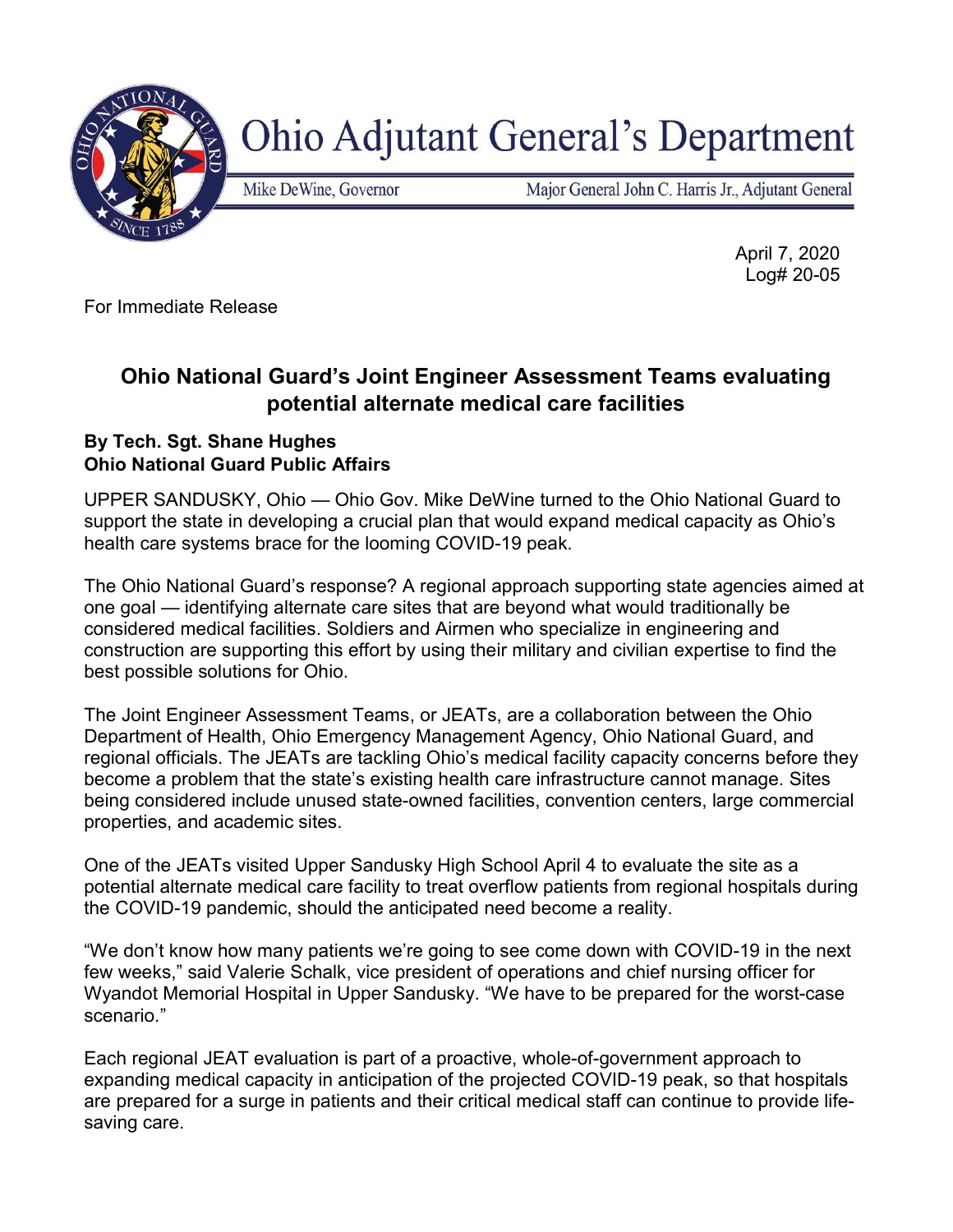"This is an Ohio mission and everyone involved brings a specific skill set and a different way of looking at things to the team," said Ohio Army National Guard Maj. Brett Green, the team leader for Northwest Ohio. "One of our Air Force guys is an electrical engineer and on the Army side I have a civil engineer. We're bringing the talent pool together to help the people of Ohio."

Ohio Army National Guard Capt. Tim Cope, an engineer adviser for the Northwest Ohio JEAT, agreed. "Every member of this team was selected because they have unique skills and expertise they bring to this mission," he said. "We're leveraging their civilian expertise, and that's something you don't get from active-duty components."

Cope said his team is evaluating how many beds a facility can support, electrical capacity for nursing stations and medical equipment, availability of outdoor space for medical screenings of potential COVID-19 cases, full-service kitchen facilities to prepare meals for staff and patients, access to showers and restrooms, internet capabilities, and many other considerations.

The school is just one of seven sites being considered for the Northwest Ohio region. Because schools are temporarily closed and provide access to many of these resources, they are potentially ideal sites for alternate care facilities. Schalk said the school's proximity to the hospital was also one of the primary reasons it was being considered as an alternate care facility. The school is also located near major highways, which makes it easier for other hospitals to transport patients to the site.

"Based on the Ohio Department of Health's predictions, we should be able to handle at least three times our capacity at the hospital, but if it goes past that, this would be a secondary site for us to treat patients," said Ty Shaull, chief executive officer for Wyandot Memorial Hospital.

Shaull said the site would most likely be used for patients who do not have COVID-19, to relieve pressure on the hospital and free up resources for patients in need of critical care, but it could also be used for patients whose symptoms are not severe or for patients in recovery.

Once the JEAT has completed its site evaluations, Green said he will send reports to be reviewed by the governor and other state officials who will make the final decision on which locations are best suited for the anticipated needs of the region.

The governor announced during an April 6 press conference that six initial alternate care sites had been selected, based upon the assessments of the JEATs: SeaGate Convention Centre, Lucas County; Case Western University's Health Education Campus, Cuyahoga County; Dayton Convention Center, Montgomery County; Covelli Centre, Mahoning County; Duke Energy Convention Center, Hamilton County; and Greater Columbus Convention Center, Franklin County.

Green said the time it takes to make a site fully operational will vary on the scope of care the site is expected to provide, but the plan is to have the first sites operational by mid-April.

"It's a tough mission against an unseen enemy, but we're ready," Green said. "Ultimately, we really hope that we never have use these sites."